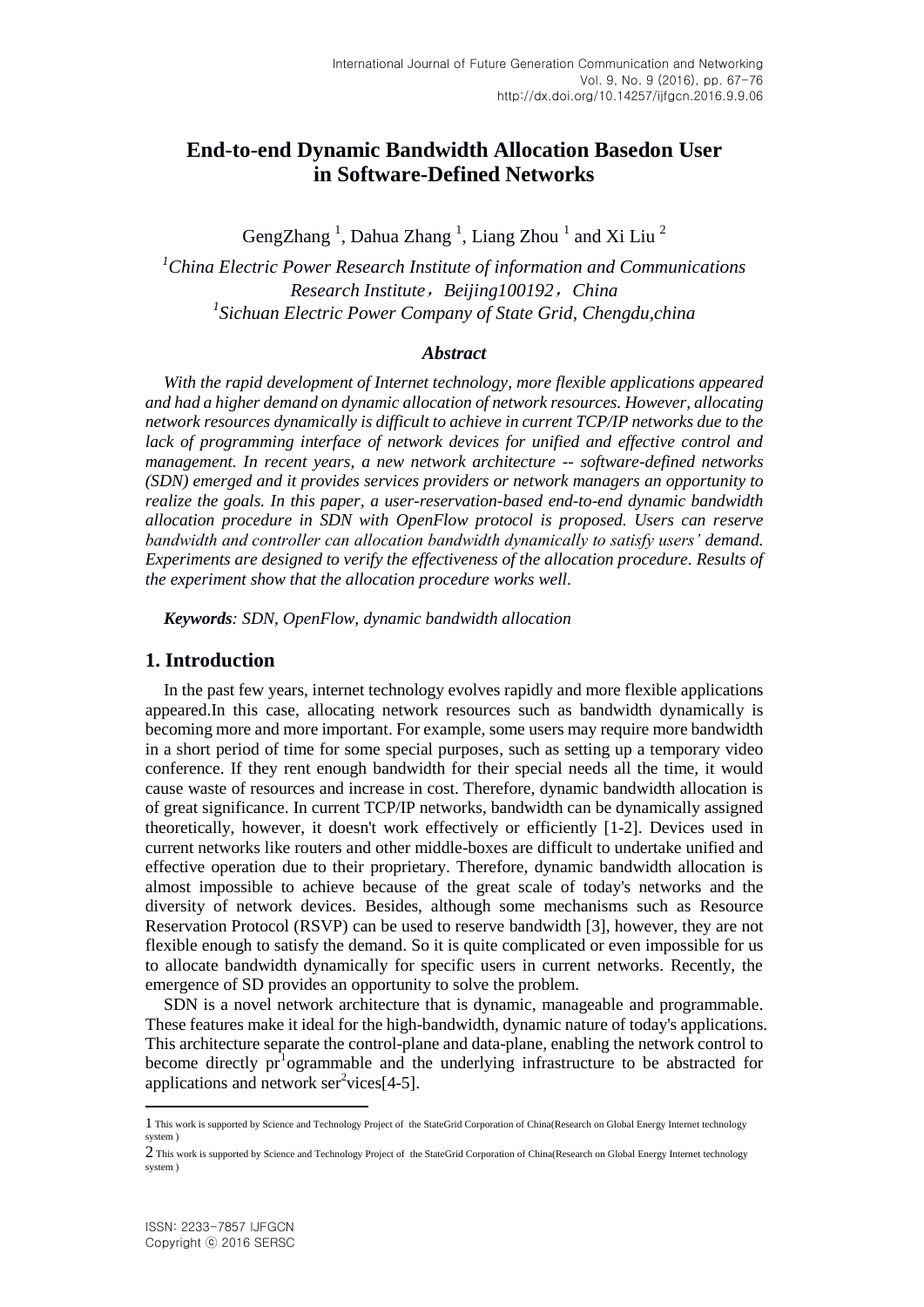

**Figure 1. Software-defined Network Architecture**

As illustrated in Figure 1, the architecture of SDN consists of application layer, control layer and infrastructure layer (data-plane). The physical separation of the control-plane and data-plane is the best known principle of SDN. It postulates an external control-plane entity universally called "controller" that carries out the control function extracted from traditional network devices. With the separation, network intelligence and state are logically centralized, and the underlying network infrastructure is abstracted from applications. In this case, SDN lets networks managers configure, manage, secure and optimize network resources very quickly via dynamic, automated SDN program which they can write themselves [6-8]. This is the key feature of SDN – Programmability.

In SDN, the interface between control-plane and data-plane is called "southbound interface". It is the enabler for the externalization of the control-plane and therefore key to the corresponding SDN principle [9]. Its realization is a standardized instruction set for the networking hardware. The most well-known southbound interface is the OpenFlow [10-11]. Also, SDN enables the exchange of information with applications running on top of the network. This information exchange is performed via an interface called "northbound interface". However, unlike southbound interface, standardized northbound interface does not exist.

In this paper, we propose a user-reservation-based end-to-end dynamic bandwidth allocation procedure in SDN. In the procedure, authorized users could send bandwidth allocation requests to the controller if necessary. The controller receives the requests, using an algorithm to calculate routes that can satisfy the demands of those users and then allocate the bandwidth for them. The remainder of this paper is organized as follows. Section 2 presents the allocation procedure in detail, describing the specific implementation of each step in the procedure. Section 3 evaluates and analyzes the effectiveness of the allocation procedure and Section 4 concludes the paper.

## **2. Dynamic Bandwidth Allocation**

In this paper, we consider dynamic bandwidth allocation in a pure SDN environment, where all forwarding devices in data-plane are SDN-enabled. Besides, OpenFlow is used as the southbound interface. Moreover, we assume that the network system is a single domain SDN system, where all forwarding elements are controlled by one single controller.

#### **2.1. Dynamic bandwidth allocation in SDN**

The bandwidth allocation procedure is user-based in this paper. When a user needs certain bandwidth, it sends a bandwidth allocation request packet to controller. Request packet contains some requisite information such as the identification of the user itself, the destination it wants to reach, how much bandwidth it needs, when it needs the service and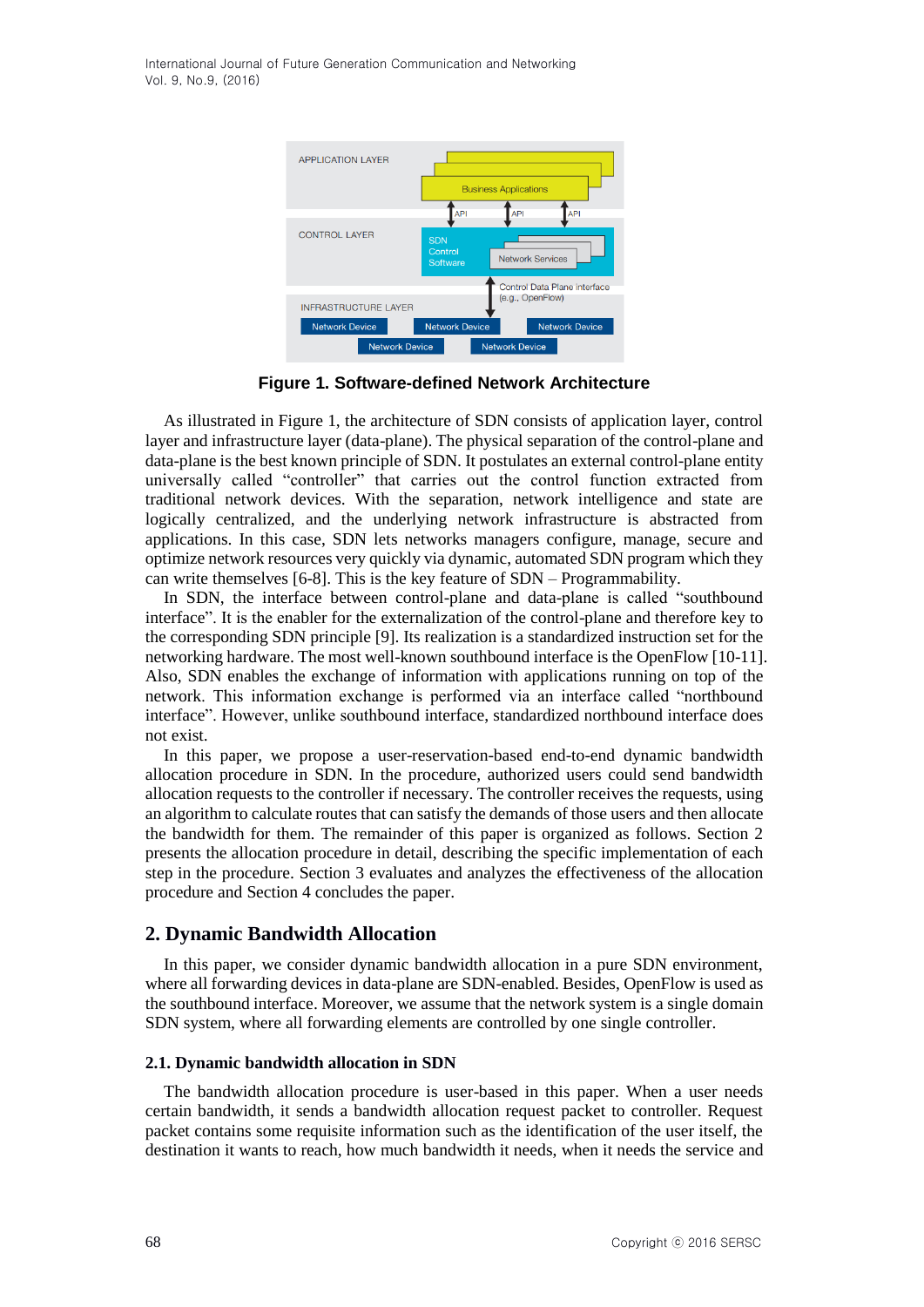so on. Since host connects to forwarding devices, and it could not connect to controller directly, one way for the request packet to arrive to controller is being in form of "Packet-in". Packet-in is one of the asynchronous message types in OpenFlow protocol [12]. Generally, when switch received a packet that has no matched flow-entry, it encapsulates the packet and sends it to the controller as a Packet-in message. We can construct a packet with special IP address or special MAC address that would never be actually used in the network to make sure that no matched flow-entry exists. In this case, this specific packet will be encapsulated as a Packet-in message and delivered to the controller. When receiving a packet-in message, controller check whether it is a bandwidth allocation request or not. If not, just ignore it. If it is, the controller handles it, using topology and bandwidth information to calculate a route for bandwidth allocation. Finally, controller replies the allocation result to the host. The procedure can be presented in Figure 2 below.



**Figure 2. Bandwidth Allocation Procedure in SDN**

### **2.2. Implementation of Dynamic Bandwidth Allocation**

The implementation of dynamic bandwidth allocation can be divided into two parts, client-side module and controller-side module. Client-side module runs on host, sending allocation request to ask for bandwidth. Controller-side module is a little more complicated. It runs on the controller as a special application of it. It contains several functionality including requests parsing, residual bandwidth and routecalculation, bandwidth allocation and recovery.

**2.2.1. Client-side module:** User runs client-side module to send a bandwidth allocation request to controller when needed. With the above analysis, constructing a packet with a special IP or MAC address for asking bandwidth is required. Considering that when constructing an internet layer datagram or a transport layer segment, the host firstly sends an ARP (Address Resolution Protocol) request message to get the MAC address of the special IP address. However, it would never get the reply normally. Then the request packet would not be sent unless a special MAC is added to the ARP table in the host manually, which is not practical. Therefore, we should construct a packet with specific MAC address. Raw socket is able to realize such functionality. The structure of the request packet is as followed in Figure 3.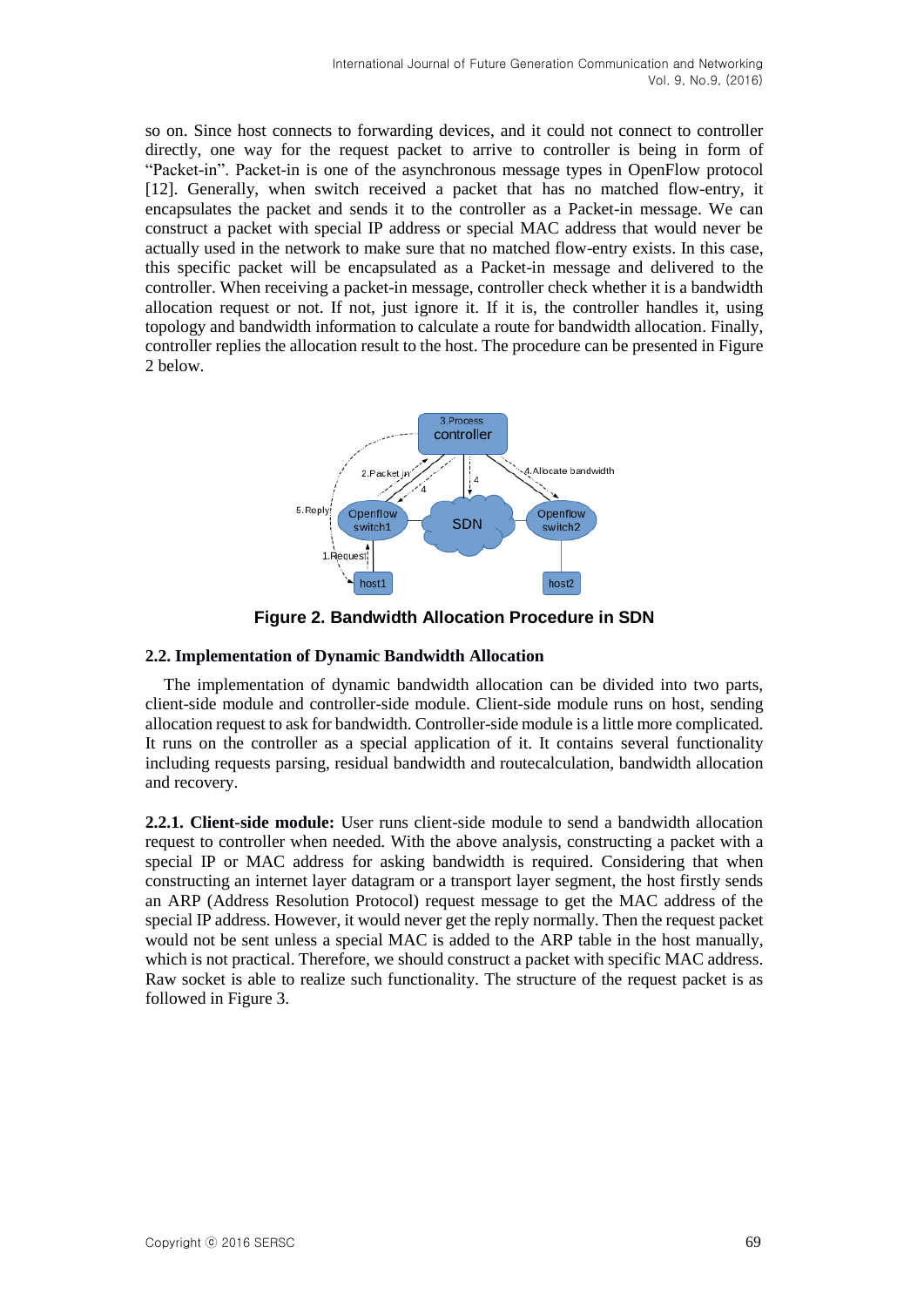

**Figure 3. Request Packet Structure**

The structure of the request packet is similar to Ethernet II Frame. In the first 48 bits (or 6 bytes), it is a peculiar MAC address. In fact, we can use some official reserved address [13]. The next 48 bits is the MAC address of the host. Then, the following 16 bits is Ether Type, which identifies as upper layer protocol encapsulating of the frame data, 0x8000 for IPv4 datagram, and 0x0806 indicates ARP frame for example. And here, we use a special type 0x0000 which is not actually used in internet to provide convenience for controller to verify the request packet. Data in the request packet is in JSON (JavaScript Object Notation) format. It contains several attributevalue pairs. The value of attribute "destination" means the destination that the host wants to transmit data to, then "bandwidth" corresponds to how much bandwidth the user needs, "start-time" and "end-time" present the time that the user needs to use the bandwidth resources. After end-time, controller would recycle bandwidth and wait for assigning to another user's request. Certainly, if need increases, we can add other attribute-value pairs to provide more information like identification if the network system requires further authentication. Furthermore, encryption can be undertaken for the data for privacy protection.

#### **2.2.2. Controller-side module:**Controller-side module works as follows in Figure 4.



**Figure 4. Request Allocation Procedure in Controller**

When controller receives a packet-in message, it parses the packet and inspects the MAC address and Ether Type of the packet. If the packet is an allocation request, it gets request information, including destination, bandwidth, start time and end time of service and sends it to request handler waiting for processing. The request handler uses information of request, topology and bandwidth to process the allocation request, determining whether the request can be accepted or not due to the limitation of bandwidth resource. If the request can be satisfied and accepted, the module then controls switches via OpenFlow to allocate bandwidth and sends successful-reply to the user and the result is sent to the bandwidth information database for updating in the meantime. Otherwise, controller module replies "failed" to the host.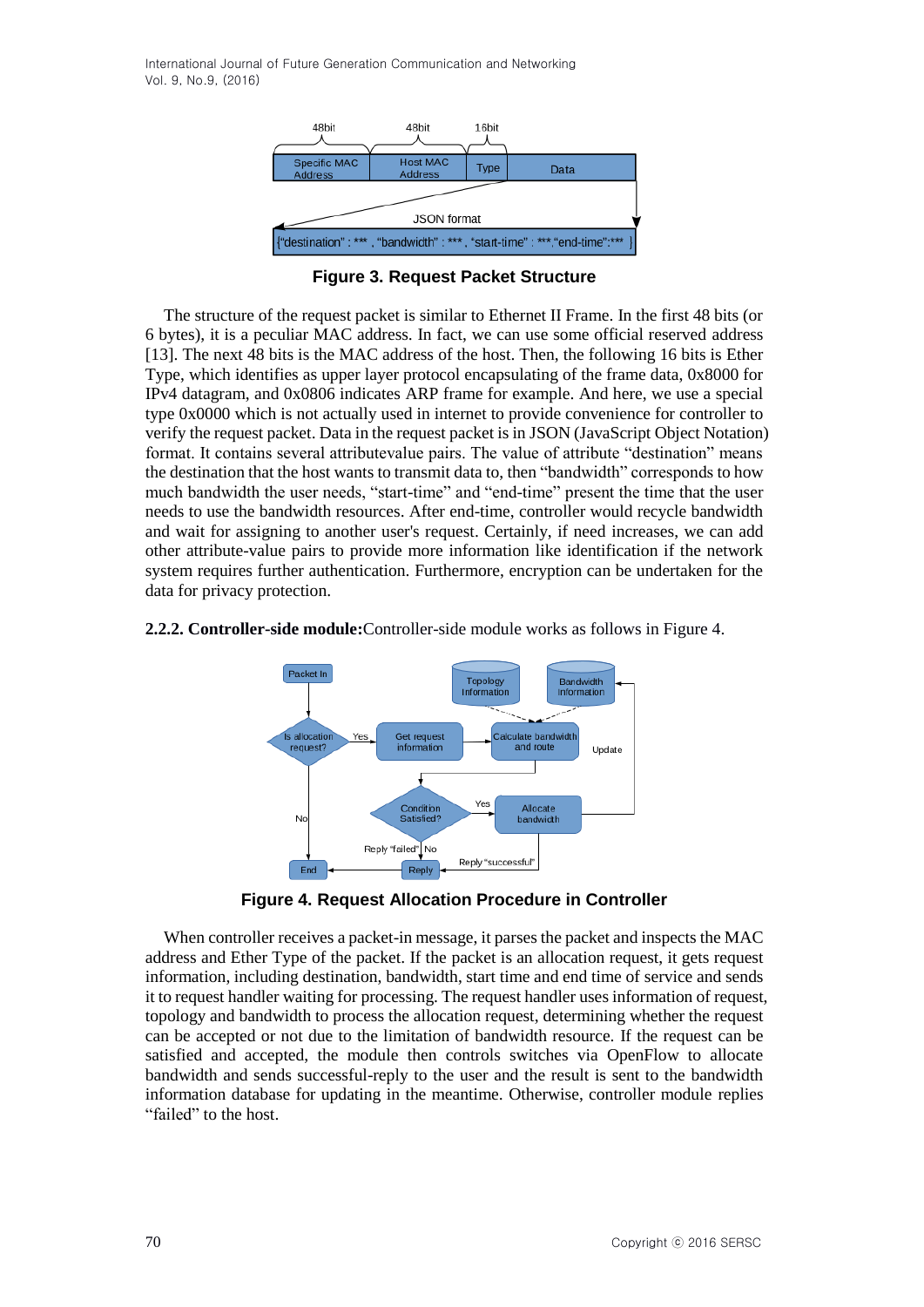#### **A. Acquisition of Topology Information**

Since bandwidth allocation is end-to-end in this paper, we ought to calculate a route from the source to the destination. For this reason, topology information must be obtained. At present, all implementations of controller contain topology discovery functionality. However, the topology which their build-in function gets is partial since only switches' topology is gained, but no hosts. Without the connection information of hosts, route is unable to be got. Inspired by build-in topology discovery function in controller, we use Link Layer Discovery Protocol(LLDP, IEEE 802.1AB) to discover hosts and obtain global topology. In order to achieve this, we assume that hosts could transmit LLDP frame. Moreover, the LLDP frame transmitted by host takes its own IP address as a TLV. After the frame is sent, it goes to the switch that the host connects to. Then it would be delivered to controller as packet-in message. Note that the packet-in message contains information of the switch, so we can find out the switch and the port that the specific host connects to. In this way, with switches' topology provided by controller itself, global topology information can be gained. Besides, a periodical inspection is taken to check whether the connection between host and switch is alive or not. For example, if an LLDP frame is sent in every 30 seconds by hosts, then the inspection period can be set to 32 seconds. If controller has not received a LLDP frame from a host that was once discovered in 32 seconds, then we draw conclusion that the link between host and switch is down and host is disconnected.

#### **B. Acquisition of Bandwidth Information**

Only when there is enough bandwidth for reserved can the allocation request be accepted and the allocation procedure be executed, so bandwidth information should be acquired before allocation request is processed. We can easily obtain link capacity information by calling API provided by controller since this functionality is supplied by OpenFlow. Since bandwidth allocation is reservation-based, we need to calculate bandwidth that has been assigned or reserved in the specific time that the user asked for bandwidth allocation. Then we can get the amount of the residual bandwidth and send this information to route computation module described below to obtain a route for the request.

In order to achieve this, results of requests that have been processed should be stored. If a request can be accepted, the following information is store: start-time, end-time, amount of bandwidth and the route. For convenience, parameters are defined as follow to describe the procedure of calculating residual bandwidth:

Definition:

| n                           | Number of requests that have been accepted                                                                                                                                                                            |  |
|-----------------------------|-----------------------------------------------------------------------------------------------------------------------------------------------------------------------------------------------------------------------|--|
| E                           | Set of links between switches                                                                                                                                                                                         |  |
| $i \leftrightarrow i$       | Link between switchi and switch j                                                                                                                                                                                     |  |
| $RH=\{rh_k\}$               | Set of previous requests that have been accepted                                                                                                                                                                      |  |
| $St_k$                      | Start-time of request $rh_k$                                                                                                                                                                                          |  |
| $et_k$                      | End-time of request $rh_k$                                                                                                                                                                                            |  |
| $b_k$                       | Bandwidth of request $rh_i$ asked for                                                                                                                                                                                 |  |
| $route_k$                   |                                                                                                                                                                                                                       |  |
|                             | Route for allocating bandwidth for request $rh_k$ <i>route</i> <sub>k</sub><br>= $(i_1^k \leftrightarrow j_1^k, i_2^k \leftrightarrow j_2^k  i_l^k \leftrightarrow j_l^k)$ , <i>means route</i> <sub>k</sub> consists |  |
|                             | of link $i_1^k \leftrightarrow j_1^k$ , $i_2^k \leftrightarrow j_2^k \dots i_l^k \leftrightarrow j_l^k$ .                                                                                                             |  |
| $st_0$                      | Start-time of current request                                                                                                                                                                                         |  |
| $et_0$                      | End-time of current request                                                                                                                                                                                           |  |
| $b_0$                       | Bandwidth of current request asked for                                                                                                                                                                                |  |
|                             | Residual bandwidth matrix. $r_{ij}$ represents the residual                                                                                                                                                           |  |
| $R = {r_{ij}}_{n \times n}$ | bandwidth of link $i \leftrightarrow j$ . Initially, $r_{ij}$ is the link capacity                                                                                                                                    |  |
|                             | of $i \leftrightarrow j$ . And $r_{ij} = 0$ if $i \leftrightarrow j$ not in E                                                                                                                                         |  |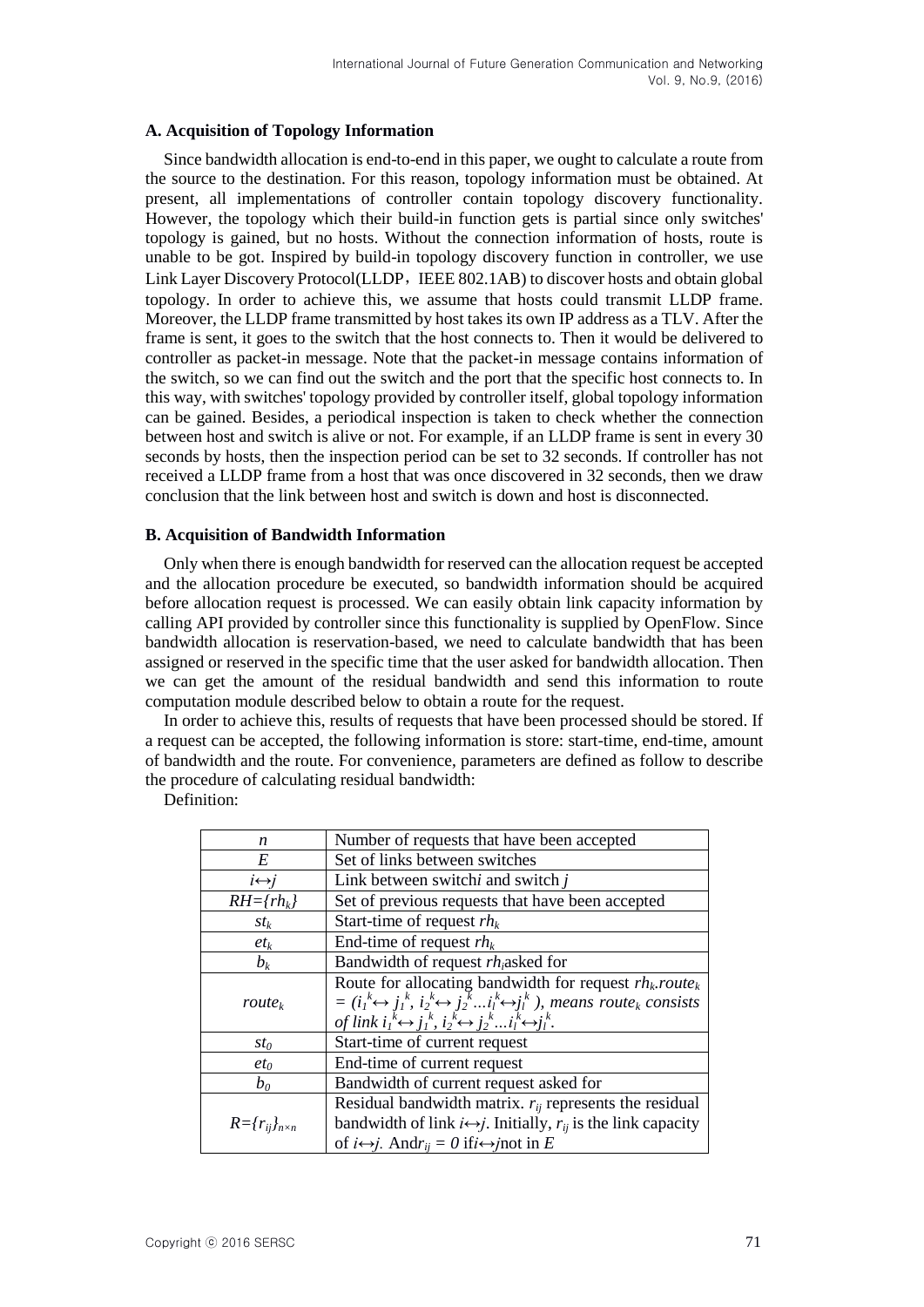> **Procedure of Calculating Residual Bandwidth** *for rh<sup>k</sup> in RH: if*  $st_k \leq st_0 < et_k$ *: for i* $\leftrightarrow$ *j in route*<sub>*k*</sub>:  $r_{ij} = r_{ij} - b_k$ *endfor endif endfor*

After the procedure, *R* is the residual bandwidth matrix that can be used for route computation.

#### **C. Route Calculation**

Since users asked for end-to-end bandwidth, a route should be obtained for bandwidth allocation. Note that centralized controlled is the most important superiority of SDN and this special characteristic makes it easy for network optimization, we can use this feature to find a "best" route for bandwidth allocation.In this session, a route calculation algorithm which can find a shortest route that has enough bandwidth for allocation is proposed.

In this paper, network system can be modeled as an undirected graph *G=<N, E>*. And here comes the definition of the model.

Definition:

| N                               | Set of switches                                                                                                                                                                  |  |
|---------------------------------|----------------------------------------------------------------------------------------------------------------------------------------------------------------------------------|--|
| n                               | Number of switches                                                                                                                                                               |  |
| E                               | Set of links between switches                                                                                                                                                    |  |
| $i \leftrightarrow j$           | Link between switchi and switch j                                                                                                                                                |  |
| $R = {r_{ij}}_{n \times n}$     | Residual bandwidth matrix. $r_{ij}$ represents the<br>residual bandwidth of the direct connection between<br>switchi and switch $j.r_{ii} = 0$ if $i \leftrightarrow j$ not in E |  |
| h                               | Bandwidth that the host request                                                                                                                                                  |  |
| $A = \{a_{ij}\}_{n \times n}$   | Adjacency matrix. $a_{ij}$ is the distance between switch<br><i>i</i> and switch <i>j</i> and $a_{ij} = \text{infinity if } i \leftrightarrow j$ not in E                        |  |
| $RA = \{ra_{ij}\}_{n \times n}$ | Improved adjacency matrix. $ra_{ii} = a_{ii}$ if $r_{ii} - b \geq$<br>0; $ra_{ii} =$ infinity if $r_{ii} - b < 0$                                                                |  |

**Route Computation Algorithm for Bandwidth Allocation**

*1. get R, r, A 2. compute RA: for i = 1:n for j = 1:n if*  $r_{ij} \cdot b \geq 0$ :  $ra_{ii} = a_{ii}$ *else : raij= Infinity endfor endfor 3. call Dijkstra(RA, source, destination)*

*Dijkstra(RA, source, destination)* is Dijkstra algorithm[14] implementation. It returns the shortest path between source and destination in graph RA if paths exist, otherwise it returns NULL.

The algorithm for bandwidth allocation returns the shortest path that has adequate bandwidth for allocation from the source to the destination, and returns NULL if the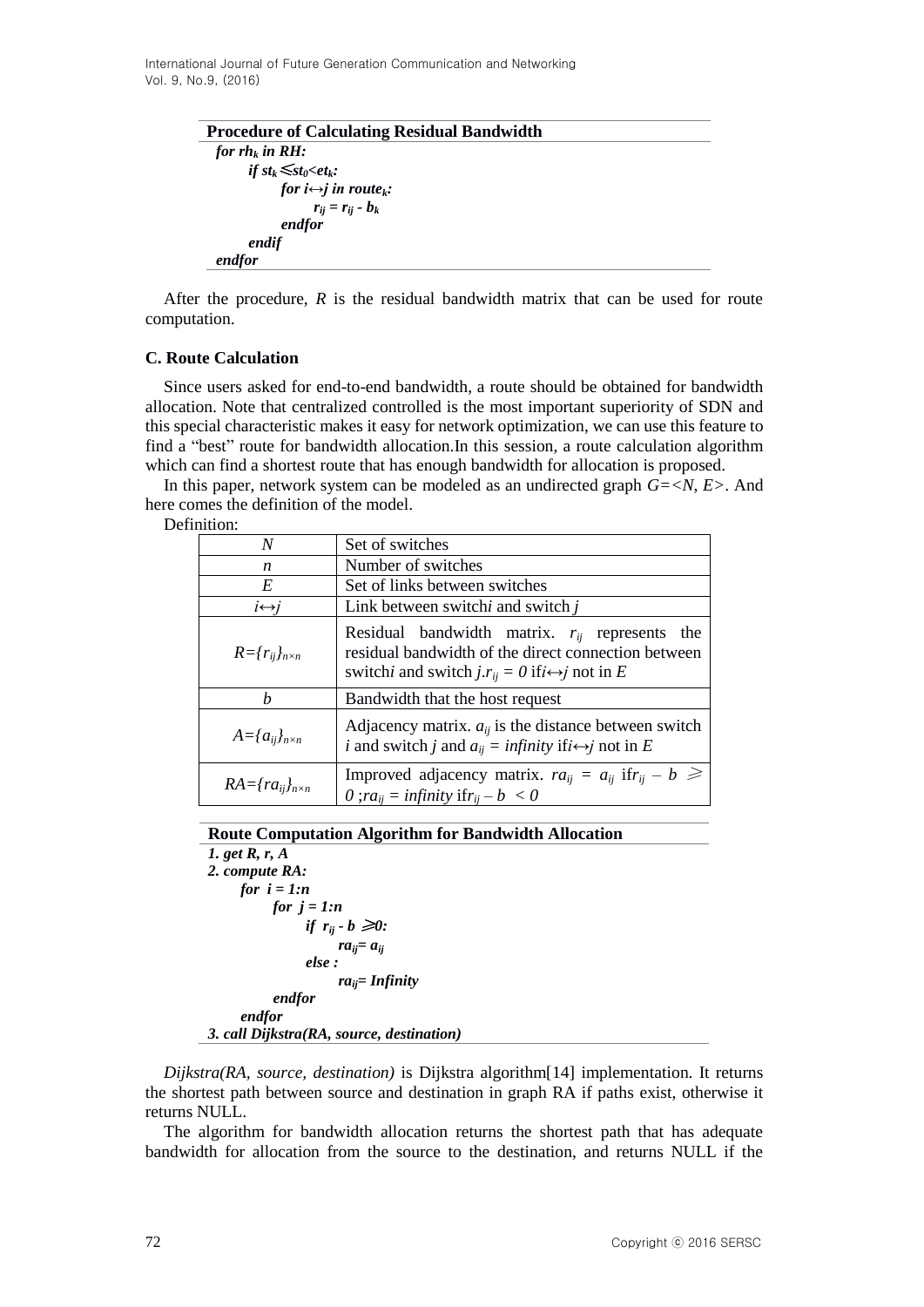residual bandwidth is inadequate for the request.

After the allocation request is processed, we store the result in the bandwidth information database. When dealing with the next request, previous allocation information is taken out to calculate residual bandwidth.

#### **D. Bandwidth Allocation**

OpenFlow-enable switch has the feature to assign bandwidth by setting Qos and Queue for a specific flow. Therefore, end-to-end bandwidth allocation can be achieved by setting the flow to transmit packets from a host to another with Qos and Queue.

Since bandwidth allocation is reservation-based, bandwidth should be allocation at the start-time the request asked and would be recycled after the end-time. In this case, controller has to maintain two timers, one for start-time and the other for end-time. When start-time of a request comes, timer for start-time sends out notification and controller calls the allocation function to accomplish bandwidth allocation.Besides, when end-time comes, timer for end-time would inform controller to delete Qos and Queue, cancelling the bandwidth allocation.

We suppose that the structure of the path returned by route calculation algorithm is showed as follows:

 $PATH = [(switch<sub>al</sub>, port<sub>bl</sub>), (switch<sub>al</sub>, port<sub>ba2</sub>, port<sub>ba2</sub>)... (switch<sub>ak</sub>, port<sub>bk</sub>)]$ 

| <b>The Bandwidth Allocation Process</b>                                   |  |  |
|---------------------------------------------------------------------------|--|--|
| for (switch, port) in PATH:                                               |  |  |
| 1. Add Qos for port of switch                                             |  |  |
| 2. Add a Queue for Qos, set min_rate and max_rate of the Queue equal to b |  |  |
| (b is the value of requested bandwidth)                                   |  |  |
| 3. Add a flowentry, specify in port, eth_src, eth_dst in match field and  |  |  |
| <b>OUTPUT, SET QUEUE in action field</b>                                  |  |  |
| endfor                                                                    |  |  |

## **3. Experimental Result**

Experiment has been designed to check the effectiveness of the bandwidth allocation procedure proposed in this paper.

Experiment uses topology shown in Figure 5: one controller, two OpenFlow-enabled switches and two hosts.



**Figure 5. Topology of Experiment**

There are several popular open source SDN controllers such as NOX [15], Floodlight[16], Ryu[17] and Opendaylight[18]. In consideration of continuous availability, functional completeness and simplicity of development, we choose Ryu as our experimental SDN controller in this paper. Openvswitch[19] (ovs) is used as OpenFlow-enabled switch. The IP address of host1 is 192.168.1.1 and host2 is 192.168.1.3.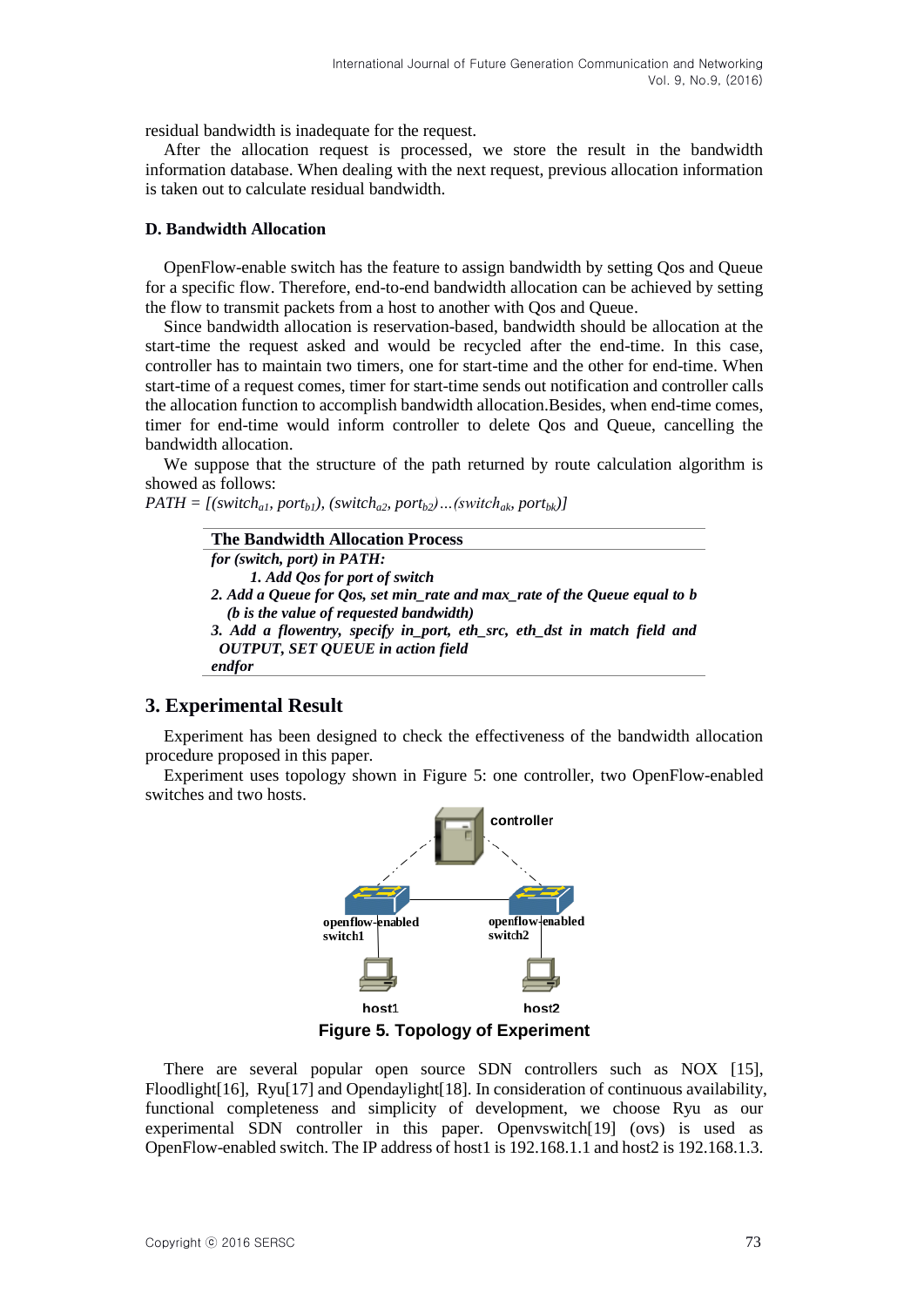To test the allocation result, we use iperf[20] to measure the bandwidth between host1 and host2.

In the testing process, we run client-side module in host1, asking for 10Mbps bandwidth to host2. After that, we run *iperf* program to test the bandwidth between host1 and host2. Then we change the value of bandwidth, asking for 100Mbps. The results are as follows:

| root@ubuntu:~# iperf -s                                                                                                                                                                                                           | root@ubuntu:~# iperf -s                                                                                                        |
|-----------------------------------------------------------------------------------------------------------------------------------------------------------------------------------------------------------------------------------|--------------------------------------------------------------------------------------------------------------------------------|
| Server listening on TCP port 5001<br>TCP window size: 85.3 KByte (default)                                                                                                                                                        | Server listening on TCP port 5001<br>TCP window size: 85.3 KByte (default)                                                     |
| [41] local 192.168.1.1 port 5001 connected with 192.168.1.3 port 56869[41] local 192.168.1.1 port 5001 connected with 192.168.1.3 port 56870<br>[ ID] Interval Transfer Bandwidth<br>[ 4] 0.0-32.2 sec 36.8 MBytes 9.56 Mbits/sec | ID] Interval        Transfer      Bandwidth<br>4] 0.0-30.3 sec 345 MBytes 95.6 Mbits/sec                                       |
| root@ubuntu:~# iperf -c 192.168.1.1 -t 30                                                                                                                                                                                         | root@ubuntu:~# iperf -c 192.168.1.1 -t 30                                                                                      |
| Client connecting to 192.168.1.1, TCP port 5001<br>TCP window size: 85.0 KByte (default)                                                                                                                                          | Client connecting to 192.168.1.1, TCP port 5001<br>TCP window size: 85.0 KByte (default)                                       |
| $\vert$ 31 local 192.168.1.3 port 56869 connected with 192.168.1.1 port 5001<br>[ ID] Interval Transfer Bandwidth<br>$\begin{bmatrix} 3 \end{bmatrix}$ 0.0-30.2 sec 36.8 MBytes 10.2 Mbits/sec                                    | 3] local 192.168.1.3 port 56870 connected with 192.168.1.1 port 5001<br>Bandwidth<br>3] 0.0-30.0 sec 345 MBytes 96.3 Mbits/sec |

**Figure 6. Result of Bandwidth Allocation**

The left picture in Figure 6 is the result of asking for 10Mbps and the other one is the result of asking for 100Mbps. We can find out that the procedure works well.

## **4. Conclusion**

In this paper, we have shown how to achieve end-to-end dynamic bandwidth allocation based on user in software-defined networks with OpenFlow protocol. After having described the implementation steps and scheduling model in detail, we have designed an experiment to verify effectiveness of the procedure. Our experimental results have shown that the allocation procedure is effective.

## **References**

- [1] Z. Chunyue, H. Jiuchuan and Z. Hongke, "A dynamic measurement-based bandwidth allocation scheme with QoS guarantee", Signal Processing, 2004, Proceedings. ICSP '04. 2004 7th International Conference on IEEE, vol. 3, **(2004)**, pp. 2640-2642.
- [2] L. Enhui, "Method, apparatus, edge router and system for providing QoS guarantee", US, US7903553 B2, **(2011)**.
- [3] P. Thulasiraman and Y. Sagir, "Dynamic bandwidth provisioning using Markov chain based RSVP for unmanned ground networks", Cognitive Methods in Situation Awareness and Decision Support (CogSIMA), 2014 IEEE International Inter-Disciplinary Conference on IEEE, **(2014)**, pp. 130-136.
- [4] Open Networking Foundation, Software-Defined Networking (SDN) Definition, https://www.opennetworking.org/sdn-resources/sdn-definition
- [5] M. Jarsche, T. Zinner, T. Hossfeld, P. T. Gia and W. Kellerer, "Interfaces, attributes, and use cases: A compass for SDN Communications Magazine", IEEE, vol. 52, no. 6, **(2014)**, pp. 210-217.
- [6] I. F. Akyildiz, A. Lee, W. Pu, L. Min and C. Wu, "A roadmap for traffic engineering in SDN-OpenFlow Networks", Computer Networks, vol. 71, no. 3, **(2014)**, pp. 1–30.
- [7] S. Tomovic, N. Prasad and I. Radusinovic, "SDN control framework for QoS provisioning", Telecommunications Forum Telfor (TELFOR), **(2014)**.
- [8] J. Michael, H. Tobias, D. Franco, B. Raffaele, B. Roberto and C. Alessro, "SDN-Enabled Energy-Efficient Network Management", Green Communications: Principles, Concepts and Practice. John Wiley & Sons, Ltd, **(2015)**, pp. 323-338.
- [9] T. Nadeau and K. Gray, "SDN: Software Defined Networks", O'Reilly Media, **(2013)**.
- [10] N. Mckeown, T. Anderson, H. Balakrishnan, G. Parulkar, L. Peterson and J. Rexford, "OpenFlow: Enabling Innovation in Campus Networks", AcmSigcomm Computer Communication Review, vol. 38, no. 2, **(2008)**, pp. 69-74.
- [11] Open Networking Foundation, OpenFlow Switch Specification <https://www.opennetworking.org/sdn-resources/onf-specifications/OpenFlow>
- [12] Open Networking Foundation, OpenFlow Switch Specification Version 1.3.3 (Protocol version 0x04) October 18, 2013 page: 29
- [13] Group MAC address assignments for standards use, "http://www.ieee802.org/1/files/public/docs2007/admin-jeffree-standard-group-mac-address-assignmets -0307.p[df](http://www.ieee802.org/1/files/public/docs2007/admin-jeffree-standard-group-mac-address-assignments-0307.pdf)